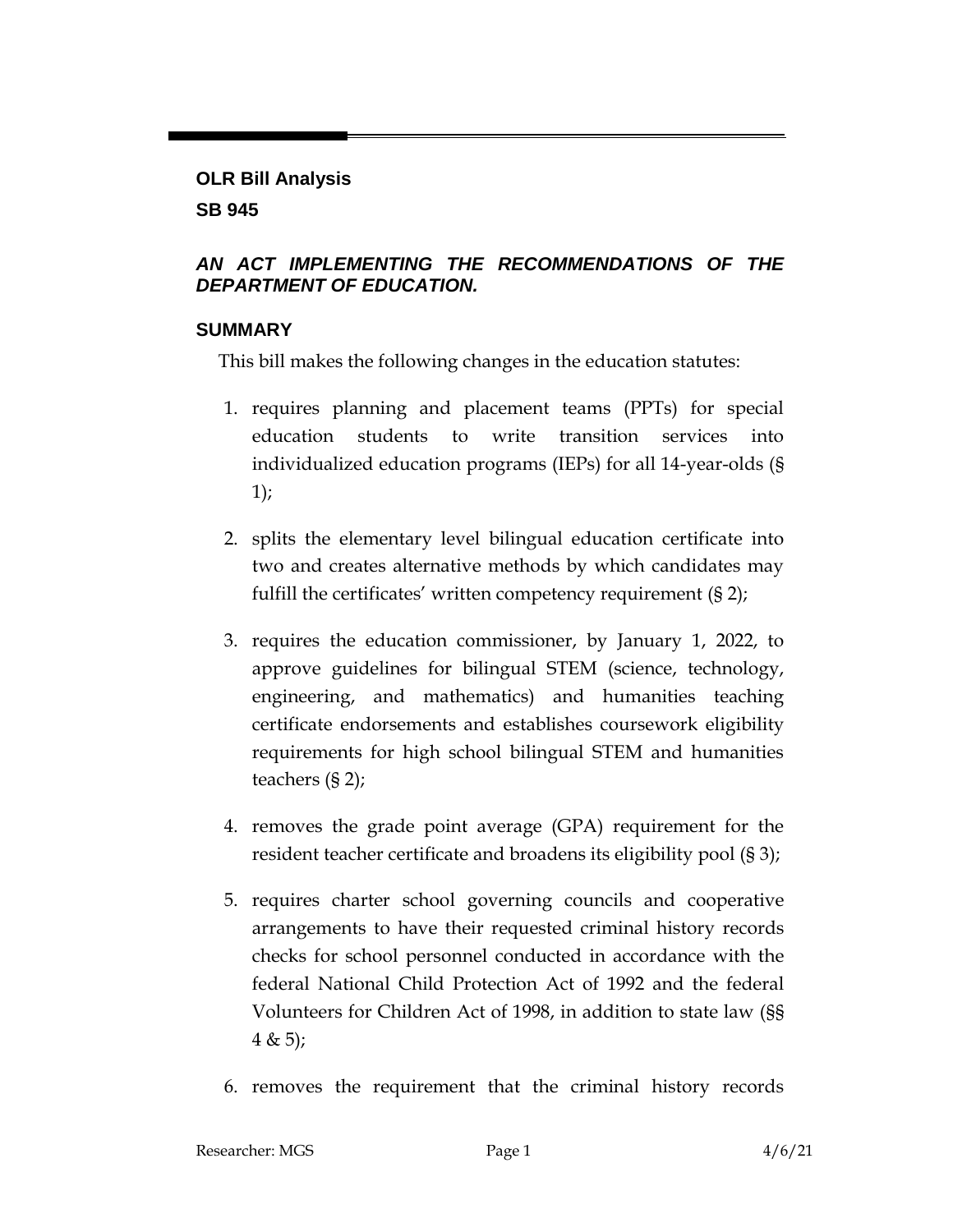checks for charter school governing council or management organization members and certain contractors be conducted in accordance with the state law governing their procedure (§ 6);

- 7. allows the attorney general, on behalf of the State Department of Education (SDE), to bring a civil suit against an organization to recover misused state funds (§ 7);
- 8. clarifies the appointment process for the Technical Education and Career System (TECS) superintendent (§ 8);
- 9. creates a new PPT process that must occur before a student receiving special education services enrolls in TECS (§ 9); and
- 10. removes obsolete language from state law and repeals certain education reports and programs (§§ 10-12).

The bill also makes conforming and technical changes.

EFFECTIVE DATE: July 1, 2021, except the provisions on fingerprinting, criminal history records checks, and civil suits (§§ 4-7) take effect upon passage.

# **§ 1 — TRANSITION SERVICES IN SPECIAL EDUCATION**

Current state law requires a PPT to include a statement of transition service needs in a student's IEP when the child reaches age 14 and has autism spectrum disorder, or at an earlier age if the team finds it appropriate. The bill extends this requirement to all students of this age receiving special education services, regardless of their disability. The federal Individuals with Disabilities Education Act requires transition services to be written into eligible students' IEPs beginning at age 16. States are free to require this at an earlier age (20 U.S.C. §  $1414(d)(1)(A)(i)(VIII)(bb)).$ 

Under the bill, IEPs for all 14-year-olds must include the following, as required under current law for students with autism spectrum disorder: (1) appropriate, measurable postsecondary goals based on age-appropriate transition assessments related to training, education,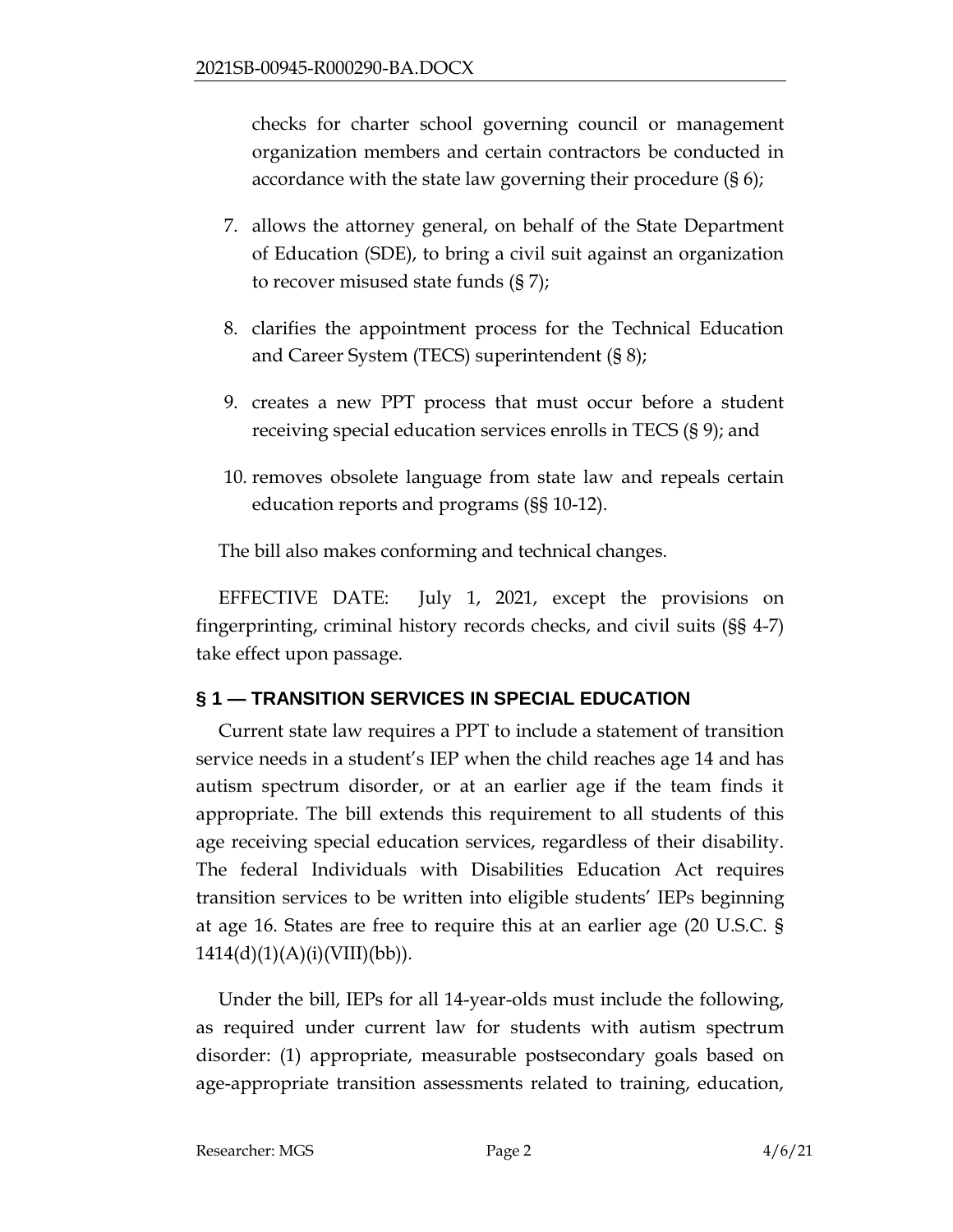employment, and, where appropriate, independent living skills and (2) transition services, including courses of study, needed to assist the child in reaching those goals. As under existing law, the IEPs must be updated annually.

# **§ 2 — BILINGUAL TEACHING**

## *Elementary Bilingual Teacher Certificate*

The bill restructures the elementary bilingual teacher certificate, splitting it into two separate certificates by grade level as of July 1, 2021. Currently, the certificate allows its holder to teach grades kindergarten through 8. Beginning July 1, 2021, the bill splits the certificate into one kindergarten through grade 9 elementary certificate and one grade 4 through 9 middle grades certificate.

# *Bilingual Teacher Certification Written Competency Requirement*

Beginning July 1, 2021, the bill creates an alternative method by which candidates for bilingual teacher certification may fulfill the written competency requirement in English or the second language. Under the bill, as an alternative to passing an examination or demonstrating competency through another SDE-approved method if an exam is not available, candidates may fulfill the requirement by holding a bachelor's degree or its equivalent from a regionally accredited higher education institution that delivers instruction in that language.

# *Bilingual Humanities and STEM High School Courses and Teachers*

The bill requires the education commissioner to approve guidelines by January 1, 2022, for unique endorsements to authorize the teaching of bilingual humanities and STEM high school courses. Additionally, the bill establishes coursework eligibility requirements for these teachers.

Under the bill, certified bilingual education teachers who have completed at least 15 semester hours of credit in combined content coursework in the humanities or STEM may teach bilingual high school courses in the applicable field. A certified teacher who does not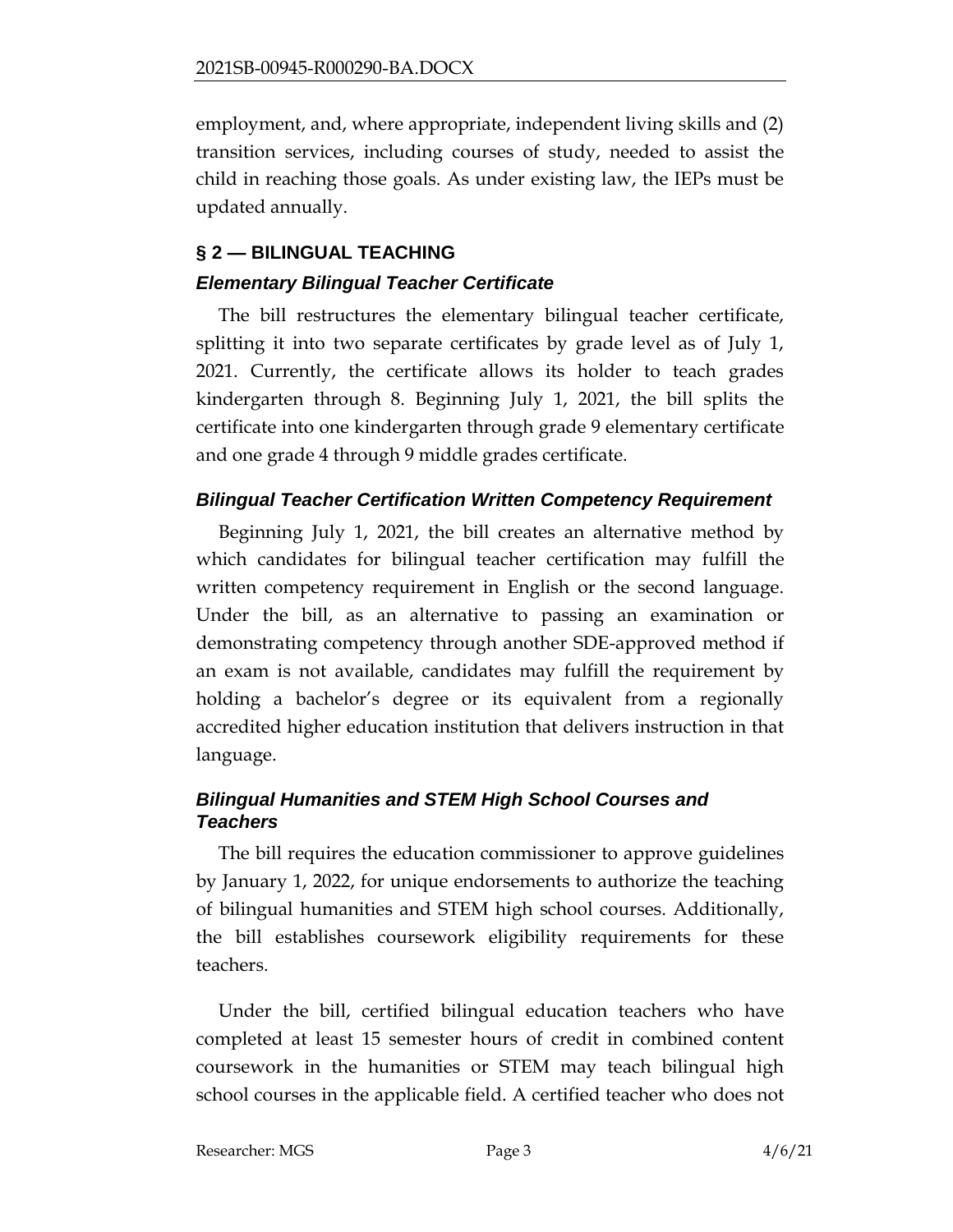hold a bilingual education endorsement is eligible to teach these courses if he or she completes (1) 15 semester hours of credit in combined content coursework in the humanities or STEM, as appropriate and (2) the required coursework and testing for a bilingual endorsement.

# **§ 3 — RESIDENT TEACHER CERTIFICATE**

The resident teacher certificate allows a person to teach in Connecticut public schools while enrolled in an alternate route to certification (ARC) program. The bill changes the academic and training eligibility requirements for the certificate, but maintains the degree requirements, as shown in the table below.

|                          | <b>Requirements Under Current</b><br>Law                                                                                              | <b>Requirements Under</b><br>the Bill                                                                                                                                       |
|--------------------------|---------------------------------------------------------------------------------------------------------------------------------------|-----------------------------------------------------------------------------------------------------------------------------------------------------------------------------|
| Degree<br>requirements   | Holds a bachelor's degree from<br>an accredited higher education<br>institution                                                       | Unchanged                                                                                                                                                                   |
| Academic<br>requirements | Possesses a 3.0 GPA and<br>achieved a qualifying score on a<br>State Board of Education (SBE)-<br>approved subject area<br>assessment | Either (1) completed a major or<br>30 semester hours of content-<br>specific credit or (2) achieved a<br>qualifying score on an SBE-<br>approved subject area<br>assessment |
| Training<br>requirements | Is enrolled in an SBE-approved<br>ARC program that meets federal<br>guidelines                                                        | Is enrolled in either an SBE-<br>approved (1) ARC program or<br>(2) post-bachelor's degree<br>program leading to educator<br>certification                                  |

**Table 1: Changes to Resident Teacher Certification Requirements Under HB 945**

# **§§ 4-6 — CRIMINAL HISTORY RECORDS CHECKS FOR SCHOOL PERSONNEL**

#### *Reclassification of Nongovernmental Entities (§§ 4 & 5)*

In the state laws governing criminal history checks for school personnel, the bill removes state or local charter school governing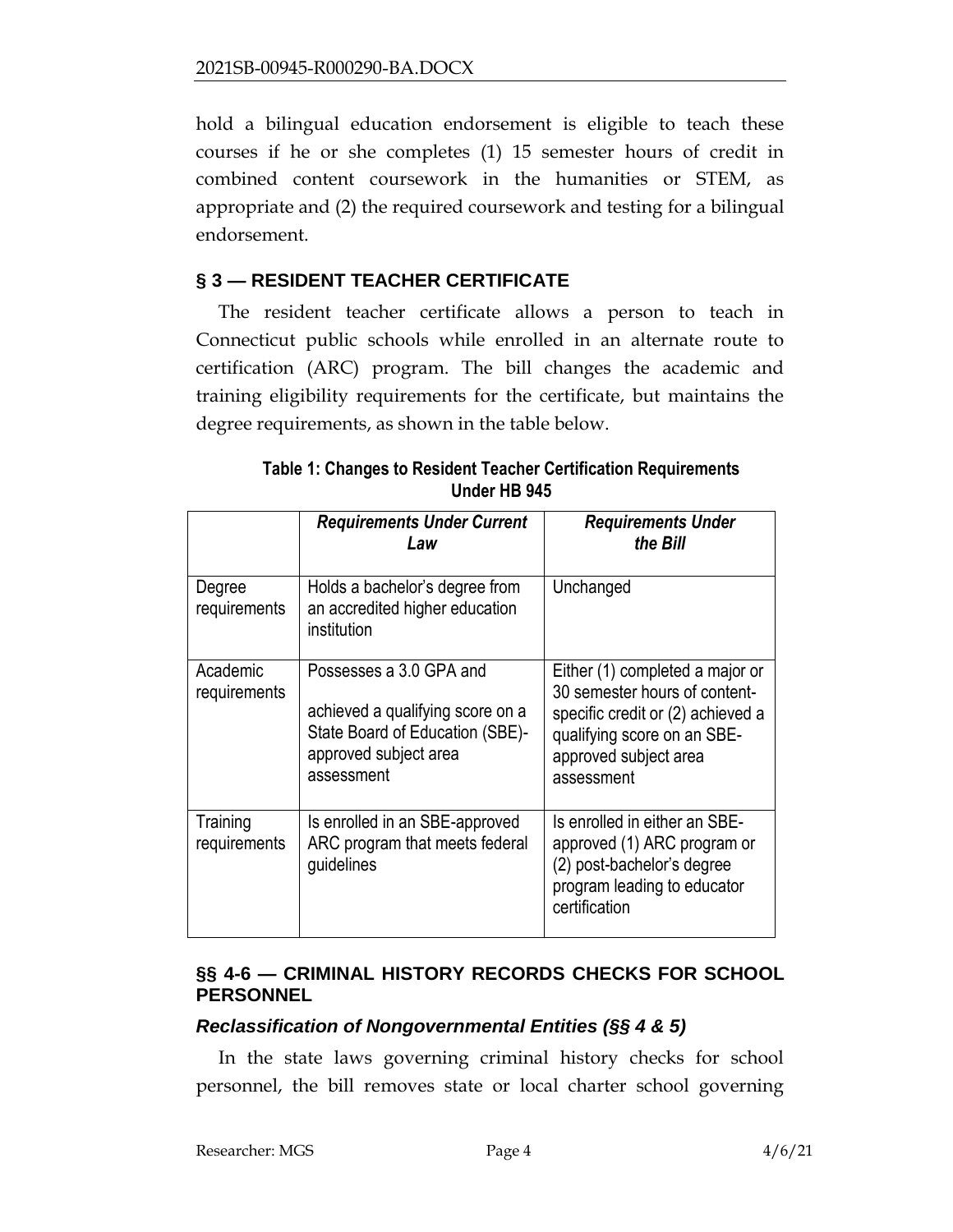councils and cooperative arrangements from the classification of "eligible school operators." It adds cooperative arrangements to the "nongovernmental school operators" classification in the background check law. (Charter school governing councils are already a member of this class; in current law, they are classified as both eligible and nongovernmental school operators.) These classification changes clarify that both charter school governing councils and cooperative arrangements must have their requested criminal history records checks conducted in accordance with the federal National Child Protection Act of 1992 and the federal Volunteers for Children Act of 1998, in addition to state law.

## *Charter School Governing Council and Charter Management Organization Members (§ 6)*

Under current law, charter school governing council members, charter management organization members, and contractors with direct student contact who are doing business with a state or local charter school must submit to state and national criminal history records checks. The bill removes the requirement that the criminal history records checks for these individuals be conducted in accordance with the state law governing their procedure (CGS § 29- 17a; see BACKGROUND).

## **§ 7 — RECOVERY OF MISUSED STATE FUNDS**

The bill allows the attorney general, on SDE's behalf, to bring a lawsuit in state or federal court against any person, firm, corporation, business, or combination of these, including a charter management organization, if the department has reason to believe that the party has misused state funds or state resources. The claim may (1) enjoin (i.e., prohibit) the parties from continuing the conduct and (2) seek repayment of funds, as well as damages.

The bill also gives the attorney general the express right to (1) depose any witness who he believes, or has reason to believe, has information relating to the claim and (2) take depositions in other states and use other states' laws on the taking of depositions.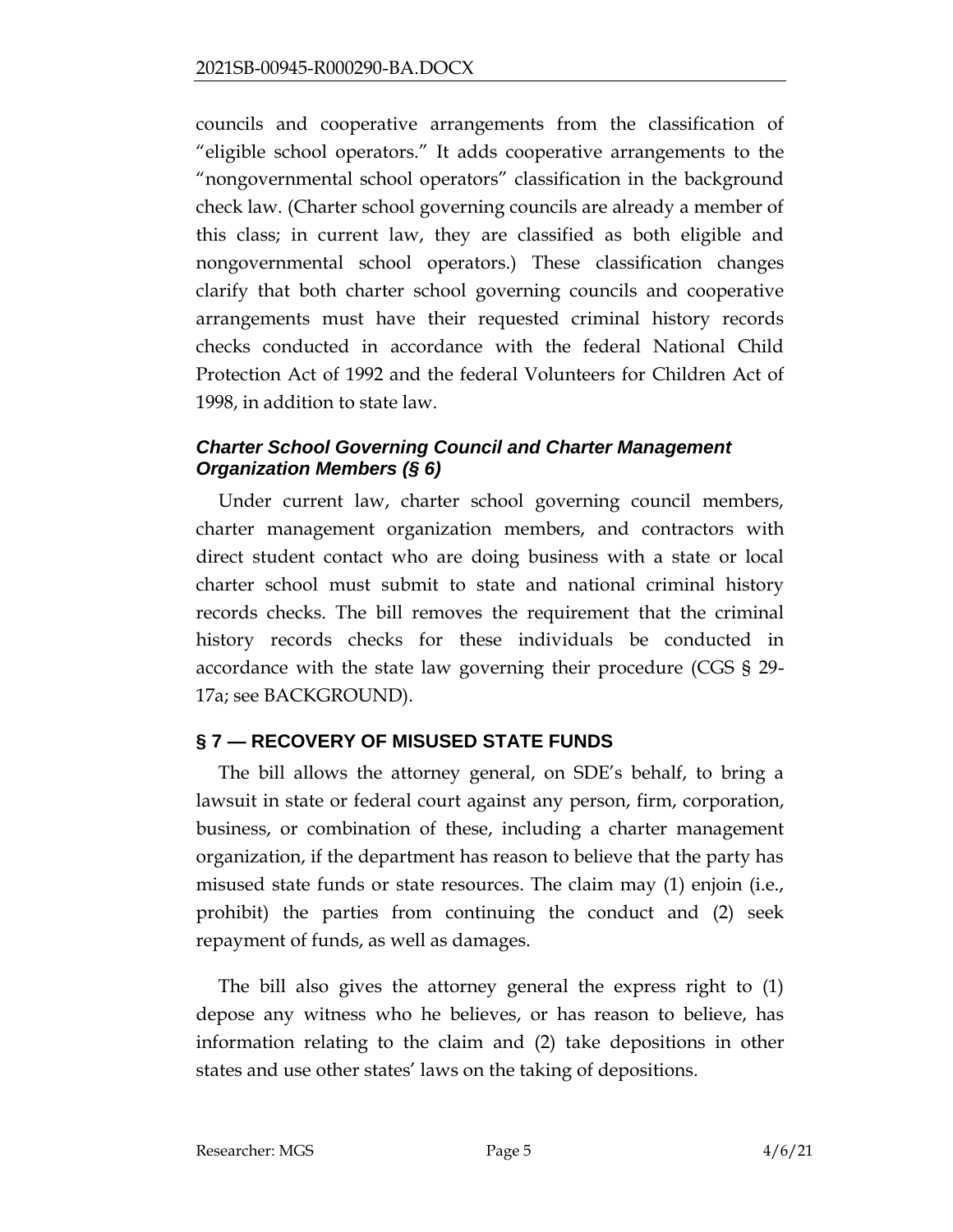The bill requires the court to order repayment of damages to SDE when the misuse of state funds or resources or damages is proven by a preponderance of the evidence. It also gives the court the right to award treble damages.

#### **§ 8 — TECS SUPERINTENDENT**

The bill clarifies the appointment process for the TECS superintendent by removing one provision from current law that conflicts with another. It clarifies that the TECS board may recommend a candidate for TECS superintendent to the education commissioner, who may hire or reject any recommended candidate. It removes the conflicting provision that requires the TECS board and the education commissioner to jointly recommend a superintendent candidate to SBE.

## **§ 9 — TECS SPECIAL EDUCATION SERVICES**

Under current law, if a PPT determines that a student's special education services prevent him or her from participating in the TECS vocational education program, then the student must be referred back to the sending school district to attend school there under an IEP.

The bill instead requires the student's sending district to convene a PPT meeting before a student enrolls in a technical education and career school. The meeting's purpose is to ensure that the student's IEP reflects the current supports and services that he or she requires to access a free, appropriate public education in the least restrictive environment. The bill also requires a TECS representative to be invited to the meeting.

#### **§§ 10-12 — OBSOLETE LANGUAGE AND REPEALERS**

The bill removes from statute any reference to the obsolete academic advancement program, which allowed students to graduate from high school early (§§ 10 & 12). It also removes the requirement that the education commissioner annually review and assess professional development for professional educators with an early childhood nursery through grade three endorsement or an elementary endorsement (§ 11).